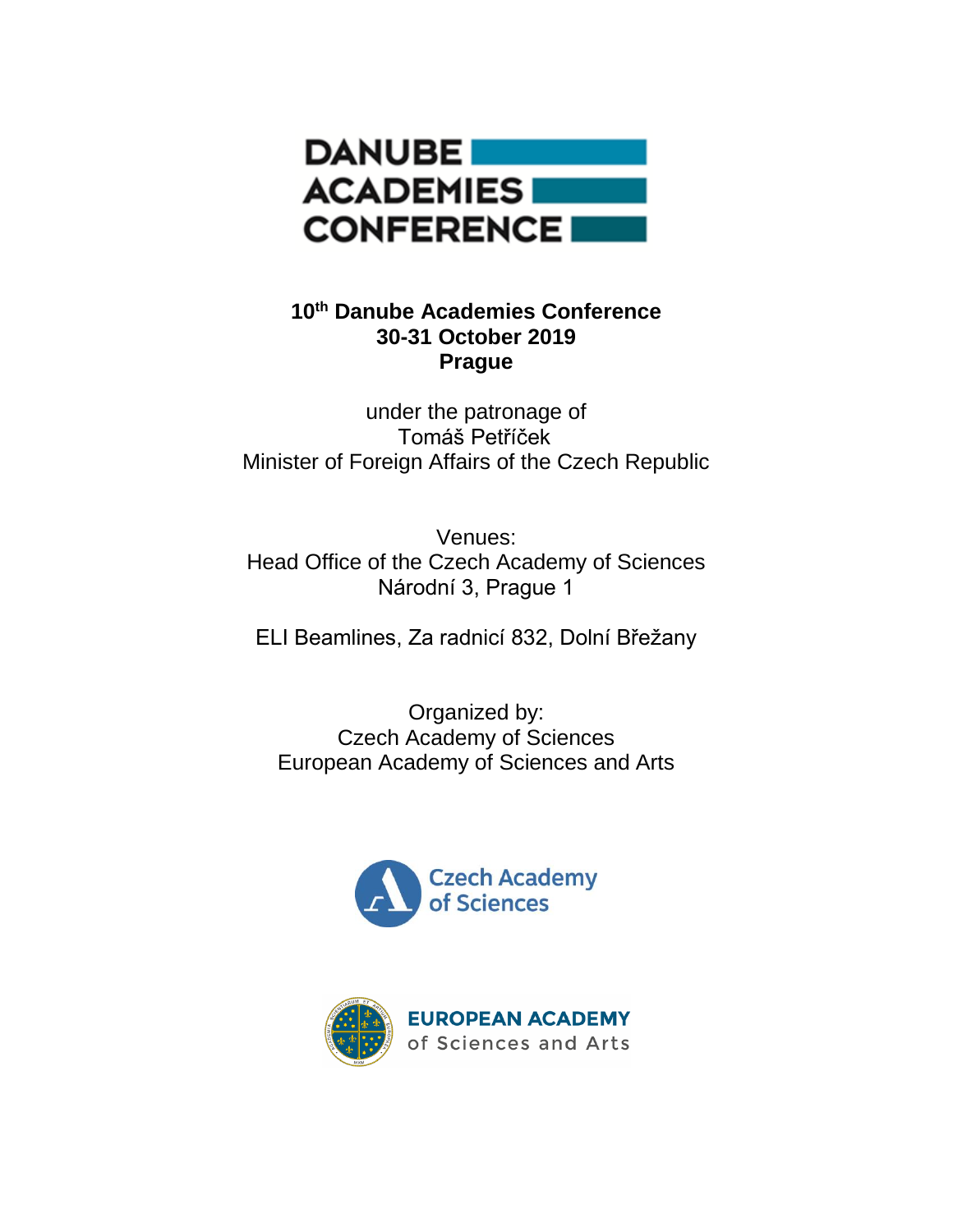### **PROGRAMME**

# **Thursday 30 OCTOBER 2019**

Head Office of the Czech Academy of Sciences, Národní 3, Prague 1, [www.avcr.cz/en/](http://www.avcr.cz/en/)

| $11:30 - 12:15$  | Meeting of the Presidents of the Danube Region Academies                                                                                                                                                                                                                                                                  |
|------------------|---------------------------------------------------------------------------------------------------------------------------------------------------------------------------------------------------------------------------------------------------------------------------------------------------------------------------|
| 12:00 - 13:00    | Registration and light lunch                                                                                                                                                                                                                                                                                              |
| 13.00 - 13:20    | <b>Opening and welcome</b><br>Eva Zažímalová (President, Czech Academy of Sciences)<br>Felix Unger (President, European Academy of Sciences and Arts)<br>Pavel Doleček (Deputy Minister, Ministry of Education, Youth and<br>Sports of the Czech Republic)                                                                |
| DAY <sub>1</sub> | <b>Science diplomacy</b>                                                                                                                                                                                                                                                                                                  |
| 13:20            | <b>TOPIC I Science diplomacy in Europe</b><br>Chair: Hana Sychrová (Member of the Academy Council, Czech<br>Academy of Sciences)                                                                                                                                                                                          |
| 13:20 - 13:32    | Scientific diplomacy: building on soft skills; Petr Kaiser (Special<br>Envoy for Science Diplomacy, Ministry of Foreign Affairs of the<br>Czech Republic)                                                                                                                                                                 |
| 13:32 - 13:44    | Dealing with uncertainty: foresight for policymaking; Miroslav<br>Veskovic (Scientific Expert, EU Commission Directorate General<br>Joint Research Centre)                                                                                                                                                                |
| 13:44 - 13:56    | Science academies creating and sustaining science diplomacy;<br>Claire Mays (Executive Director, H2020 InsSciDE Project, Sorbonne<br>University)                                                                                                                                                                          |
| $13:56 - 14:08$  | Science diplomacy in action: the EU strategy for the Danube region<br>as enabling factor; Elke Dall (Project Coordinator, S4D4C; Centre<br>for Social Innovation, Vienna), Martina Hartl (Deputy Head of Unit<br>for International Research Cooperation, Austrian Federal Ministry of<br>Education, Science and Research) |
| $14:08 - 14:20$  | Using science diplomacy for addressing global challenges; Mitchell<br>Young (Institute of International Studies, Faculty of Social Sciences,<br><b>Charles University Prague)</b>                                                                                                                                         |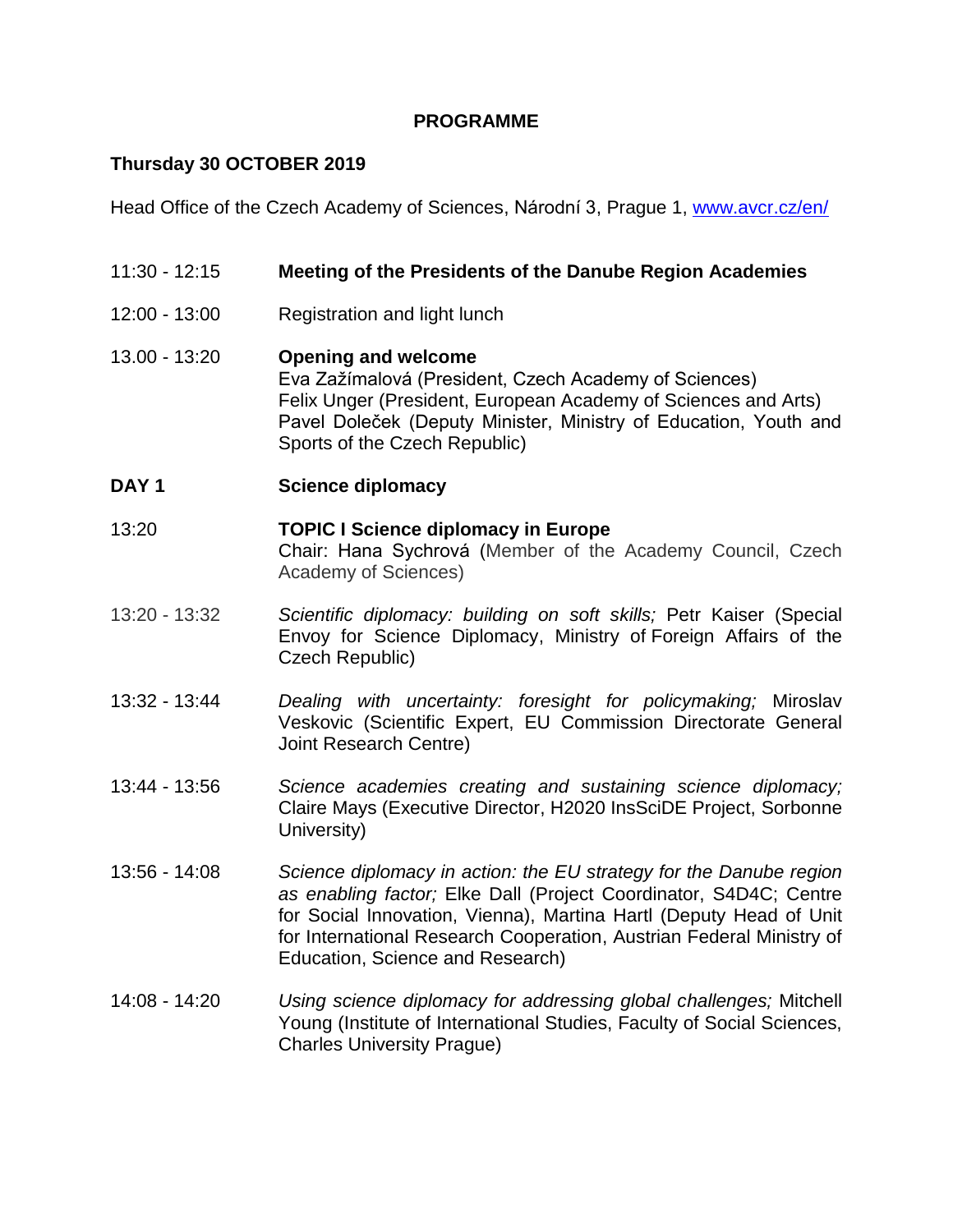- 14:20 14:32 *The importance of science diplomacy in the 21st century*; Otakar Fojt (Regional Manager of the UK Science and Innovation Network in Central and Eastern Europe, British Embassy Prague)
- 14:32 14:44 *Organization and challenges of French scientific diplomacy;* Mathieu Wellhoff (Scientific Attaché, Embassy of France in Prague)
- 14:44 14:56 *Strengthening the united voice of science in Europe;* Christiane Diehl (Executive Director, EASAC - European Academies' Science Advisory Council, Germany)
- 15:00 15:15 Coffee break
- 15:15 **TOPIC II: Science diplomacy in Danube countries** Chair: Felix Unger (President, European Academy of Sciences and Arts)
- 15:15 15:27 *Success of Danube countries in the framework programmes of EU – the role of scientific diplomacy;* Stefan Luby (Vice President, European Academy of Sciences and Arts; Senior Researcher at the Slovak Academy of Sciences)
- 15:27 15:39 *Scientific diplomacy between North and South in the macro-regions Alps: The role of EURAC research. Which learnings for the macroregion Danube?;* Harald Pechlaner (Head of Center for Advanced Studies, EURAC Research - European Academy of Bozen/Bolzano), Ronald Benedikter (Co-Head of Center for Advanced Studies, EURAC Research - European Academy of Bozen/Bolzano)
- 15:39 15:51 *Scientific diplomacy and the Romanian Academy;* Ioan-Aurel Pop (President, Romanian Academy of Sciences)
- 15:51 16:03 *RESAVER - How to foster mobility of researchers*?; Paul Jankowitsch (Resaver Pension Fund; Technical University of Vienna)
- 16:03 16:15 *Science as unique bridge and language between people and civilizations;* Vojislav Mitic (University of Belgrade and Nis, Serbia; Scientific Adviser in Institute of Technical Sciences of Serbian Academy of Sciences)
- 16.15 16.27 *The Andrássy University Budapest as a flagship project;* Atilla Vincze (Andrássy University Budapest)

#### 16:27 **TOPIC III: Europe and its neighbours** Chair: Marek Hrubec (Director, Centre of Global Studies, Institute of Philosophy, Czech Academy of Sciences)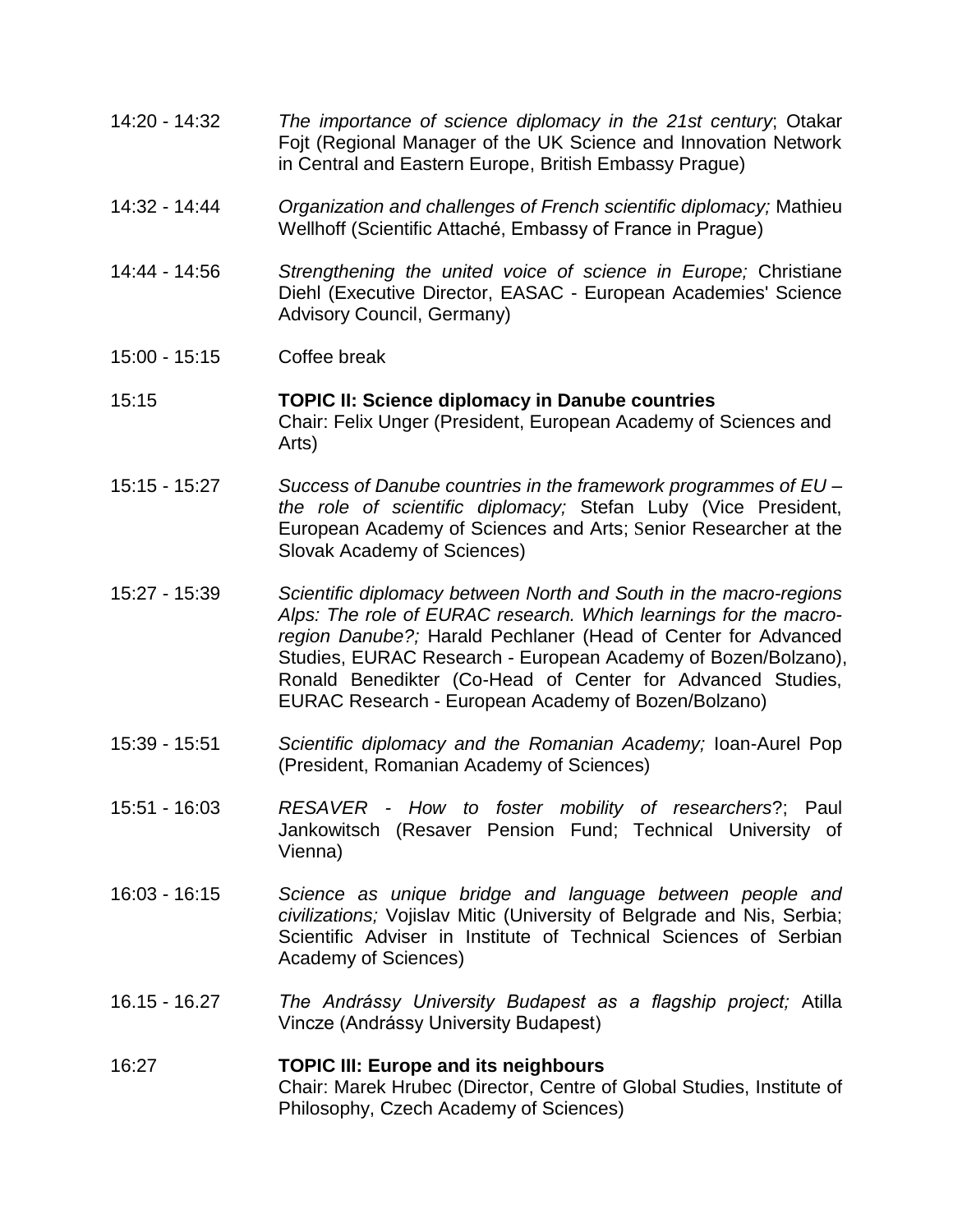- 16:27 16:39 *New financial framework of the EU (2021-2027) and scientific cooperation of the EU with neighbouring countries;* Zdeněk Čech, (Economic Counsellor and Deputy Head, Representation of the European Commission in the Czech Republic)
- 16:39 16:51 *Diplomatic and scientific cooperation between European and African countries;* H. E. Virginia Hesse (Ambassador of Ghana to the Czech Republic, Slovak Republic, Hungary, Romania, and the Republic of North Macedonia)
- 16:51 17:03 *Academic exchange with Europe's Muslim neighbours: a venue for soft diplomacy?*; Zora Hesová (Researcher, Centre of Global Studies, Institute of Philosophy, Czech Academy of Sciences)
- 17:03 17:30 Final discussion
- 19.00 Buffet dinner Vila Lanna, V Sadech 1, Prague 6, [www.vila-lanna.cz/kontakt/index.html](http://www.vila-lanna.cz/kontakt/index.html)

### **Friday 31 OCTOBER 2019**

| 08.30                     | <b>Transfer to ELI Beamlines Research Centre</b><br>ELI BEAMLINES, Za Radnicí 835, Dolní Břežany,<br>(20 km from Prague - https://www.eli-beams.eu/en/                                                                                               |
|---------------------------|------------------------------------------------------------------------------------------------------------------------------------------------------------------------------------------------------------------------------------------------------|
| DAY <sub>2</sub><br>09:15 | <b>Broad collaboration and research infrastructures</b><br>Chair: Jan Hrušák (Chairman, European Strategy Forum on<br>Research Infrastructures; J. Heyrovský Institute of Physical<br>Chemistry, Czech Academy of Sciences)                          |
| 09:20                     | <b>TOPIC IV: Role of European research infrastructures</b>                                                                                                                                                                                           |
| 09:20 - 09:32             | Clustering of research infrastructures of the Czech Republic within<br>the European Research Area and worldwide; Lukáš Levák (Director,<br>Department of Research and Development, Ministry of Education,<br>Youth and Sports of the Czech Republic) |
| 09:32                     | TOPIC V: DANUBIUS-RI - International Centre for Advanced<br><b>Studies on River-Sea Systems</b>                                                                                                                                                      |
| 09:32 - 09:44             | DANUBIUS-RI - example of research infrastructure collaboration;                                                                                                                                                                                      |

Jiří Kolman (Scientific Secretary, Centre of Excellence CzechGlobe,